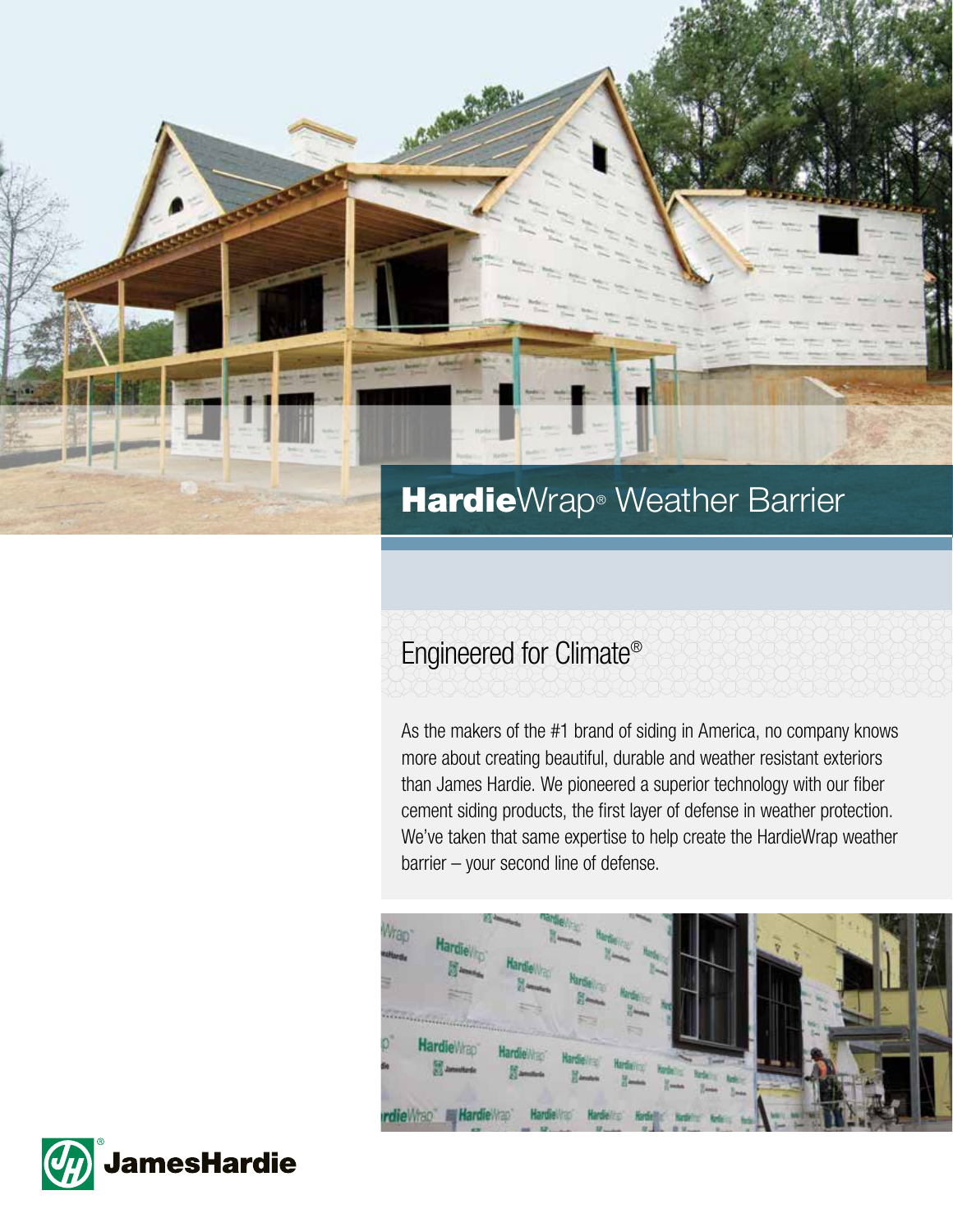## HardieWrap® Weather Barrier Provides a Better Balance of Moisture Management

Just like siding, a better weather barrier starts with better material. HardieWrap weather barrier is a premium, non-woven, water-resistive barrier. It contains a unique MicroTech™ coating that provides a better balance of water resistance and water vapor permeability, reducing water intrusion while releasing moisture vapor from inside to dry out the wall cavity. HardieWrap weather barrier also delivers superior air resistance to reduce energy loss. This 11-mil thick sheet provides better strength than competitive products.

## A Weather Barrier that is Engineered for Climate®

As with all of our exterior products, HardieWrap weather barrier is engineered for climate. In reviewing the climatic factors that affect weather barrier performance, we determined the predominant factors that affect weather barrier performance are temperature and humidity. The temperature and humidity differences align with the two HardieZone® regions. So we created two weather barriers: one engineered for cold/wet climates and the other engineered for hot/humid climates. HardieWrap weather barrier is offered in two high performing products to meet the needs of HZ5® and HZ10® regions.\*\*







For cold/wet climates of the Northern US, James Hardie provides a 25 perm product. This permeability level keeps water out, yet allows water vapor to escape. This product is labeled with the green logo: **Engineered for Climate®** 



In hot/humid climates of the South, a 15 perm product keeps humid air out, while still allowing water vapor to escape. This product is labeled with the black logo: **Engineered for Climate®**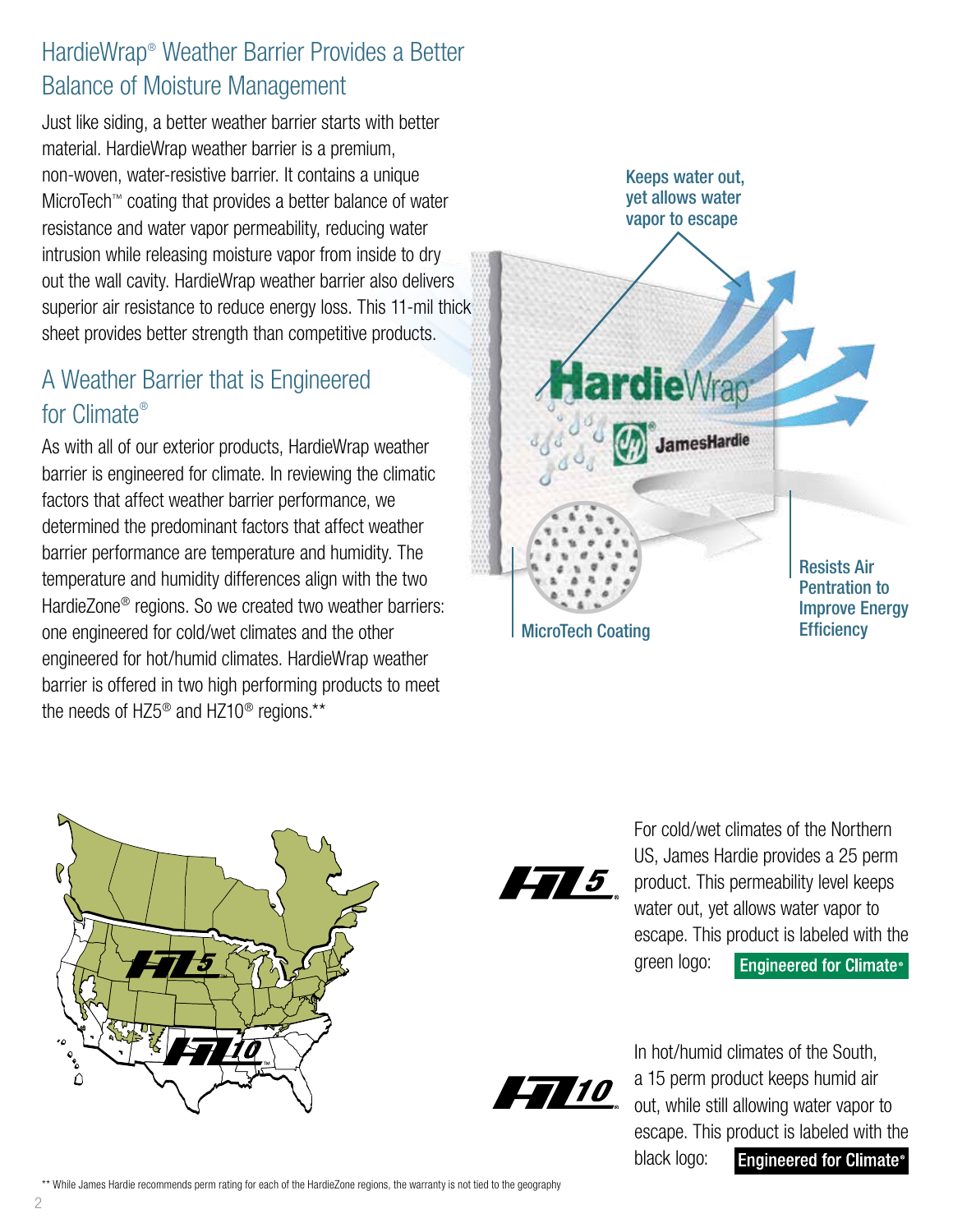## The HardieWrap® Weather Barrier Solution

The HardieWrap Weather Barrier Solution includes HardieWrap Weather Barrier, HardieWrap Flex Flashing, HardieWrap Pro Flashing and HardieWrap Seam Tape.

#### HardieWrap® Weather Barrier

HardieWrap Weather Barrier is an innovative, higher performance weather barrier for residential, multifamily and light commercial.

| Composition:                                                   | Non-woven, non-perforated polyolefin<br>Film: MicroTech Coating with micropores to<br>balance water holdout and breathability |
|----------------------------------------------------------------|-------------------------------------------------------------------------------------------------------------------------------|
| Thickness:                                                     | 11 mil                                                                                                                        |
| UV Stability:                                                  | Up to 180 days                                                                                                                |
| Water Holdout<br>(AATCC127):                                   | 325 cm                                                                                                                        |
| <b>Breathability/Water</b><br>Vapor Permeance<br>(ASTM E-96A): | 15 perms/25 perms                                                                                                             |
| Air Resistance<br>(TAPPI T-460):                               | $>1800$ sec/100 cc                                                                                                            |
| <b>Tear Strength</b><br>(ASTM D1117):                          | $15/18$ lbs                                                                                                                   |
| <b>Basis Weight:</b>                                           | 19.4 lbs/1000 sq ft                                                                                                           |
| Sizes:                                                         | 3' x 100', 9' x 100', 9' x 150', 10' x 150'                                                                                   |
| Approvals:                                                     | Recognized in ICC-ES ESR 2658                                                                                                 |



### HardieWrap® Flex Flashing

HardieWrap Flex Flashing is designed to easily stretch and seal around custom-shaped windows and doors to prevent water intrusion. Progressive adhesion prevents water and air intrusion. Contains no asphalt, VOCs or solvents.



#### Composition:

Butyl rubber adhesive; creped cross-laminated polyolefin backing; polyethylene film release

Total Thickness: 60 mil Tensile Strength

(ASTM D3759): 18 lbs/in UV Stability: Up to 180 days

Water Vapor Transfer Rate (ASTM E96-94): <.2g/100in2 /24hrs

**Application** Temperature: 30°F to 180°F **Operating** Temperature: -30°F to 200°F Packaging: Each roll is packed

in a convenient dispenser box Roll Weight:  $6" = 22.2$  lbs/roll

 $9" = 33.3$  lbs/roll Roll Sizes: 6" x 75' (2x4 construction) 9" x 75' (2x6 construction)

designed to seal vertical and horizontal seams and small holes in the weather barrier. Adheres to most surfaces and contains no

asphalt, VOCs or solvents.

HardieWrap Seam Tape is



Composition: Polypropylene film coated with acrylic adhesive Total Thickness: 3.0 mil Adhesion Peel to HardieWrap (PSTC-1): 22 oz/in Tensile Strength (ASTM D3759): 32 lbs/in Elongation: 136% UV Stability: Up to 90 days **Application** Temperature: 30°F to 180°F **Operating** Temperature: -30°F to 200°F Packaging: Individually shrink-

wrapped Roll Weight:  $17/8" = 1$  lb/roll Roll Size: 1 7/8" x 165'

HardieWrap<sup>®</sup> Seam Tape | HardieWrap<sup>®</sup> Pro Flashing

HardieWrap Pro Flashing is designed to peel and stick around doors and windows. Progressive adhesion prevents water and air intrusion. Contains no asphalt, VOCs or solvents.



### Composition: Butyl Rubber Adhesive, kraft paper release Total Thickness: 20 mil UV Stability: Up to 180 days Application Temperature: 20 to 180°F (200°F) **Operating** Temperature: -35 to 180°F (200°F) Packaging: Individually shrink-wrapped Roll Weight: 4" = 3.88 lbs/roll  $6" = 5.81$  lbs/roll  $9" = 8.72$  lbs/roll Roll Sizes: 4" x 75' (6 rolls per case) 6" x 75' (6 rolls per case) 9" x 75' (3 rolls per case)

Installation: Refer to your local HardieWrap product supplier or visit www.hardiewrap.com Technical Support: James Hardie has a team of installation specialists who can provide training and support. For technical inquiries please contact 1-866-4-HARDIE or visit

www.hardiewrap.com Warranty: **All HardieWrap products include a 10-year limited product warranty**